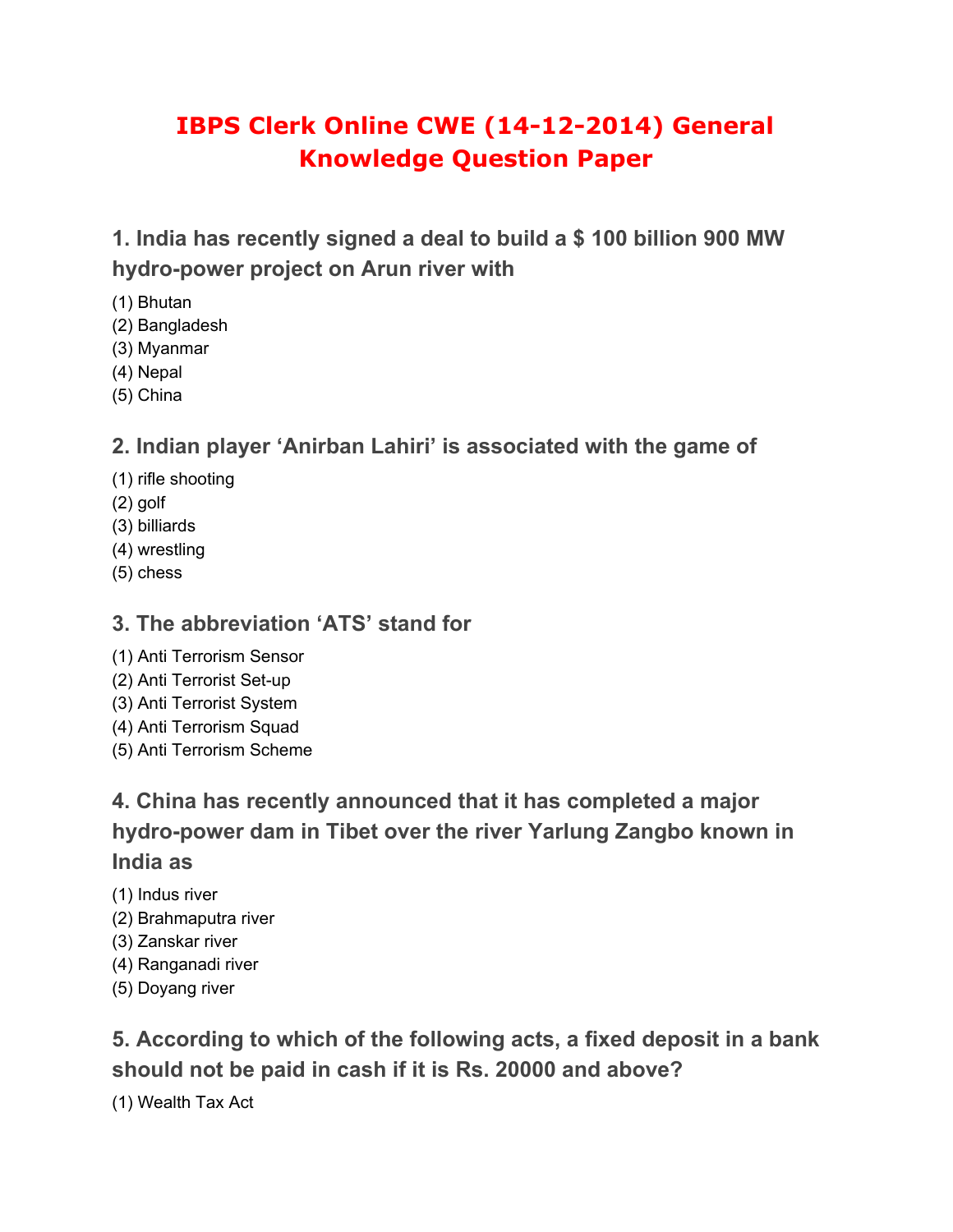(2) RBI Act (3) Income Tax Act (4) Banking Regulation Act (5) Negotiation Instruments Act

**6. The Commonwealth Association for Public Administration and Management (CAPAM) International Innovation Awards for 2014 has recently been conferred upon the Indian State.**

(1) Uttar Pradesh

- (2) Andhra Pradesh
- (3) Gujarat

(4) Karnataka

(5) Maharashtra

#### **7. In 201 6, the Olympic Games shall be held in**

- (1) Beijing (China)
- (2) Tokyo (Japan)
- (3) Rio de Janeiro (Brazil)
- (4) Seoul (South Korea)
- (5) Bangkok (Thailand)

#### **8. Banks borrow money from the RBI at which of the following rates?**

- (1) CRR
- (2) Base Rate
- (3) Repo Rate
- (4) SLR
- (5) Reverse Repo Rate

#### **9. Which of the following is not an online travel**

- (1) Goibibo.com
- (2) Thomascook.in
- (3) Zomato.com
- (4) Arzoo.co
- (5) Expedia.co.in

**10. Under the PMJDY, the government is looking to open at least ......... basic bank accounts for unbanked tables in the country.**

- (1) 7.5 crore
- (2) 1.8 crore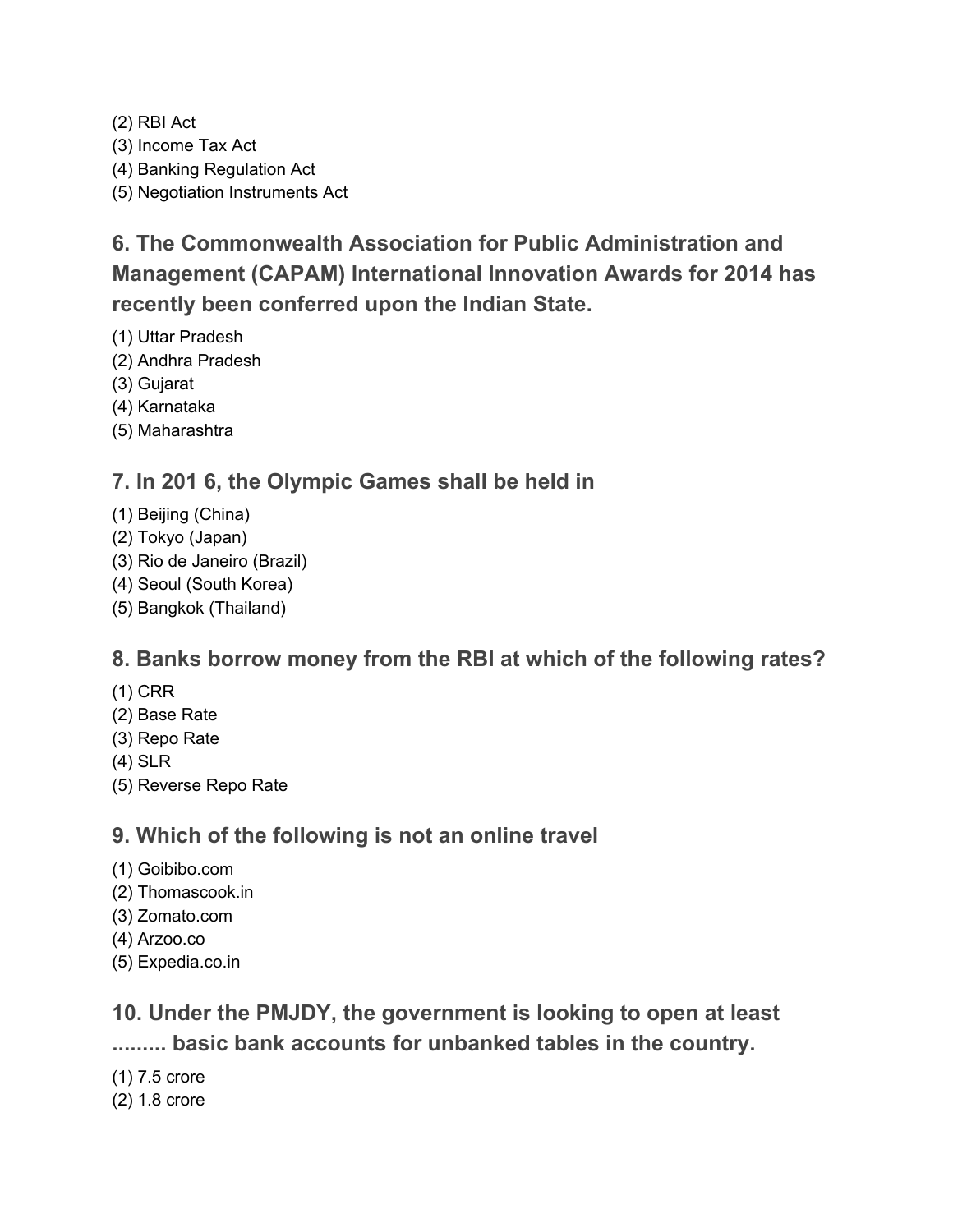(3) 5.7 crore (4) 3 crore (5) 4.5 crore

## **11. In order to achieve financial inclusion goals, RBI has permitted opening of USBs. What is the full form of USB?**

(1) Urban Small Branch

- (2) Unique Safety Branch
- (3) Ultra Small Branch
- (4) Other than those given as options
- (5) United Smaller Branches

#### **12. As per recent press in India, White Label ATMs are installed. What is meant by a white lebel ATM?**

- (1) ATMs, which are set-up by non-banking entities.
- (2) ATMs, which are white in colour.
- (3) ATMs, which are set-up by group of foreign banks operating in India.
- (4) ATMs, which are set-up by Reserve Bank of India.
- (5) ATMs, which are installed by group of bankers.

## **13. As per the recent press reports, RBI has recently converyed the 'in-principle' approval to open new bank. Which of the following entity has received the permission?**

- (1) Tata Group
- (2) LIC Housing Finance
- (3) Anil Ambani Group
- (4) Videocon Group
- (5) IDFC

#### **14. Which of the following is present Chief Economic Advisor of India?**

- (1) Pranjul Bhandari
- (2) Dr. prachi Mishra
- (3) Arvind Subramanian
- (4) Dr. Kaushik Basu
- (5) Supriyo De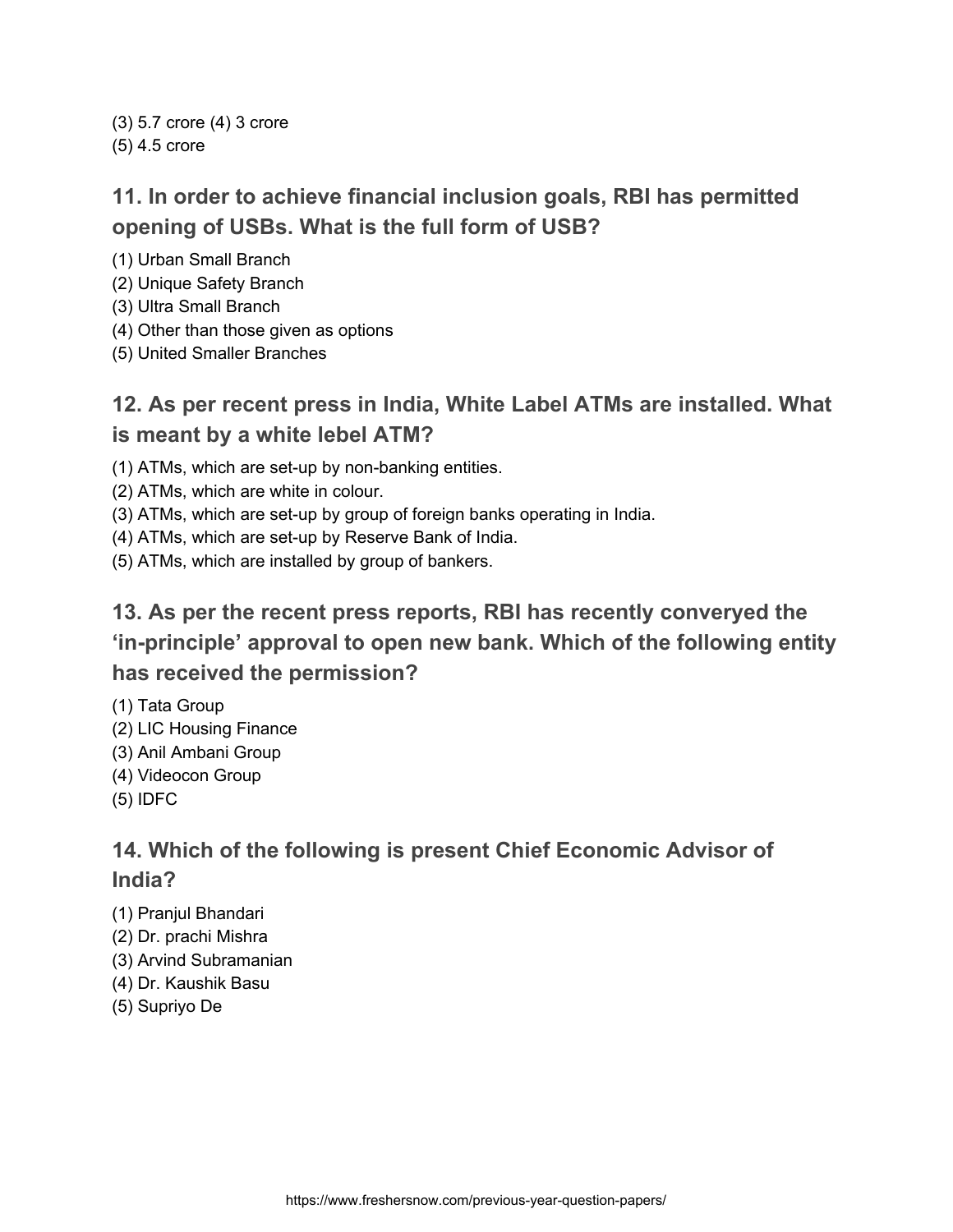# **15. By the year 2022, the 'Sardar Patel Urban Housing Mission' aims to build as many as**

- (1) 25 million houses
- (2) 20 million houses
- (3) 30 million houses
- (4) 35 million houses
- (5) 15 million houses

# **16. The private sector banking space witnessed its first consolidation move in four years. Which of the following bank merger took place recently?**

- (1) United Western Bank and IDBI Bank
- (2) Ganesh Bank of Kurundwad and Federal Bank
- (3) ING Vysya Bank and Kotak Mahindra Bank
- (4) Bank of Rajasthan and ICICI Bank
- (5) State Bank of Indore and State Bank of India

### **17. Who bears the premium payable to the insurance company under accidental insurance cover under PMJDY scheme?**

- (1) Government of India
- (2) 50% by account holder and rest by the bank
- (3) NPCI
- (4) Account holder
- (5) RBI

#### **18. 'Buy Now Pay Now' refers to which of the following?**

- (1) Affinity Card
- (2) Smart Card
- (3) Business Card
- (4) Credit Card
- (5) Debit Card

# **19. The government of India has decided to observe the birth anniversary of Sardar Vallabhai Patel on October 31, as**

(1) Rashtriya Sankalp Diwas (National Resolve Day)

- (2) Rashtriya Shahidi Diwas (National Martyr's Day)
- (3) Rashtriya Sadbhavana Diwas (National Solidarity Day)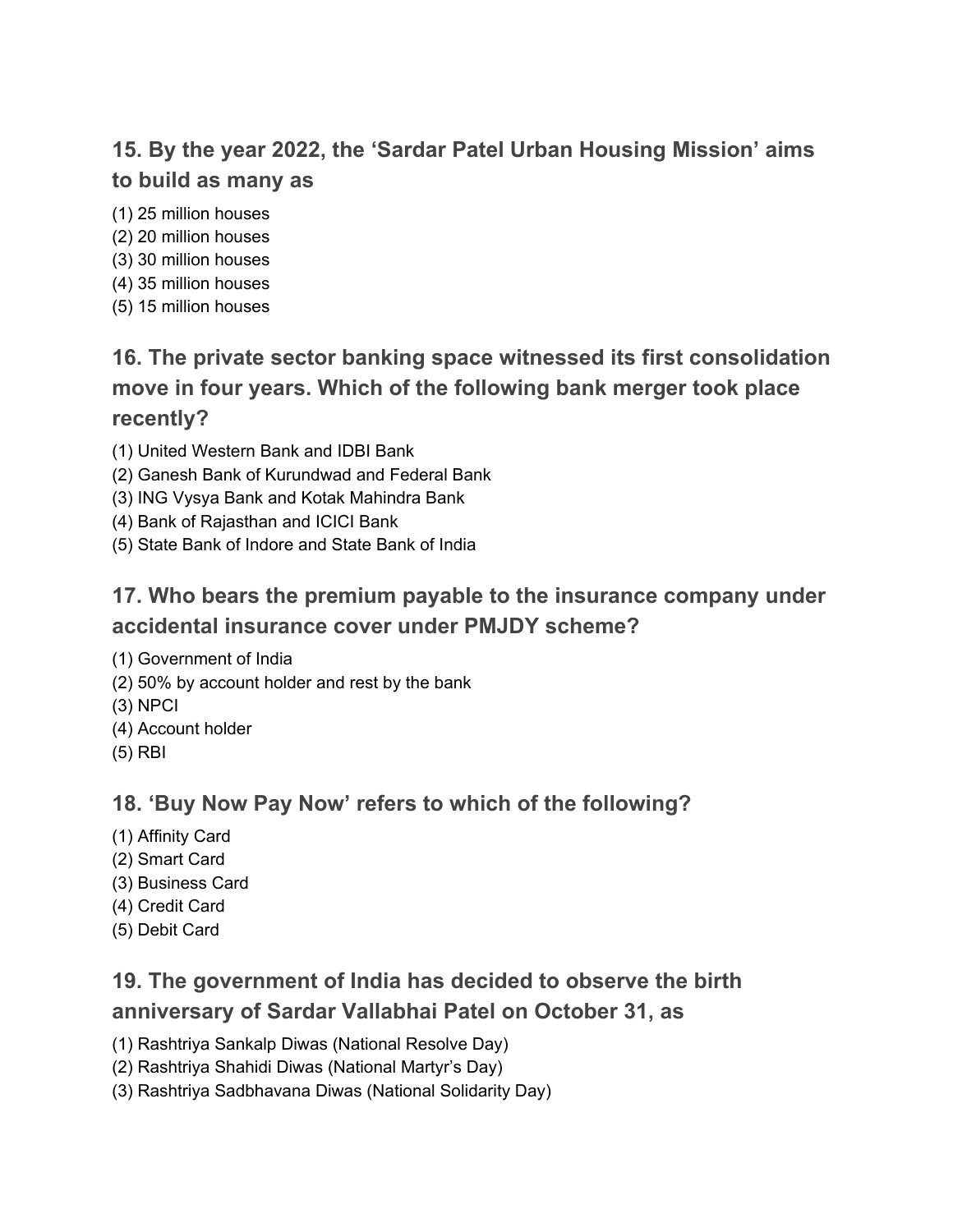- (4) Rashtriya Ekta Diwas (National Unity Day)
- (5) Rashtriya Shiksha Diwas (National Education Day)

### **20. The international day for 'Elimination of Violence against Women' is observed across the world on**

- (1) December 15
- (2) August 24
- (3) June 24
- (4) November 25
- (5) September 24

#### **21. Time limit for exchanging of pre-2005 Indian currency notes is**

(1) April 1, 2015 (2) December 31, 2014 (3) January 1, 2015 (4) June 1, 2015 (5) September 1, 2015

# **22. 'Kangto' also known as 'Kanggardo Rize' is a mountain in the Eastern Himalayas of India and is highest peak in the State of**

- (1) Sikkim
- (2) Arunachal Pradesh
- (3) Jammu and Kashmir
- (4) Uttarakhand
- (5) Himanchal Pradesh

# **23. The Parliamentary Constituency in Uttar Pradesh represented in the 16th Lok Sabha by Rajnath Singh, the Union Minister of Home Affairs is**

- (1) Lucknow
- (2) Mirzapur
- (3) Kanpur
- (4) Haidergarh
- (5) Chandauli

**24. Balance in deposit accounts which are not operated for at least ........ years are to be transferred to the RBI.**

 $(1) 2$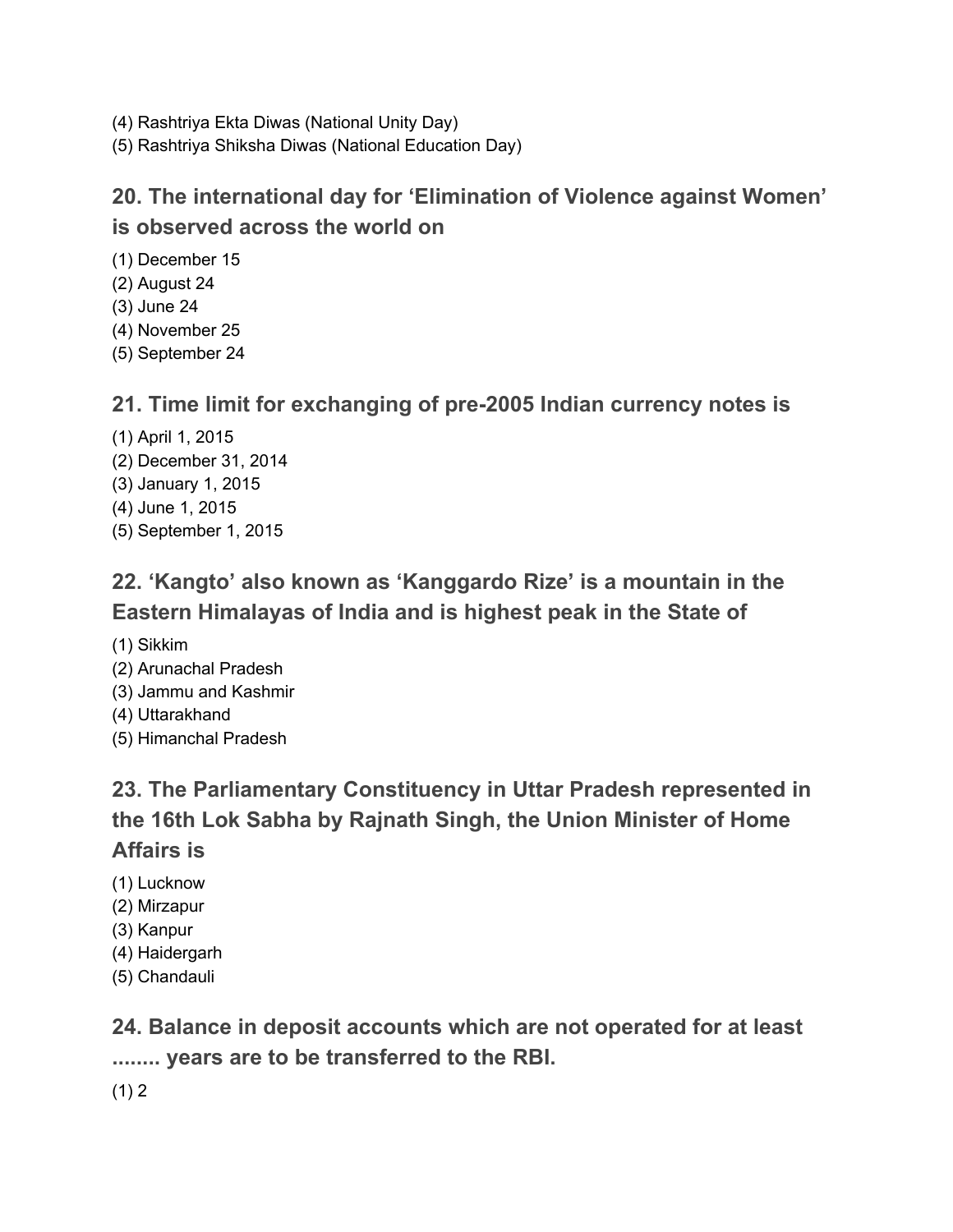- $(2) 7$
- (3) 12
- (4) 5
- (5) 10

#### **25. The 18th SAARC meet was held in November, 2014 at**

- (1) Dhaka (Bangladesh)
- (2) Kathmandu (Nepal)
- (3) Thimpu (Bhutan)
- (4) Colombo (Sri Lanka)
- (5) New Delhi (India)

## **26. Many times we read about SHGs in financial newspapers. What is the full form of the term SHGs?**

- (1) Self Help Groups
- (2) Other than those given as options
- (3) Small Help Groups
- (4) Small Hope in Growths
- (5) Self Hope Groups

# **27. Which of the following institutions provides secured depository**

#### **services?**

- (1) Other than those given as options
- (2) RBI
- (3) NSDL
- (4) BSE
- (5) NSE

## **28. Which Indian women sportsperson has recently been appointed as the 'UN Goodwill Ambassador' for the South Asian region?**

- (1) Mary Kom
- (2) Sania Mirza
- (3) Sikha Tandon
- (4) Jwala Gutta
- (5) Dipika Pallikal

### **29. The United Nations Children's Fund (UNICEF)**

- (1) Washington DC (USA)
- (2) Vienna (Austria)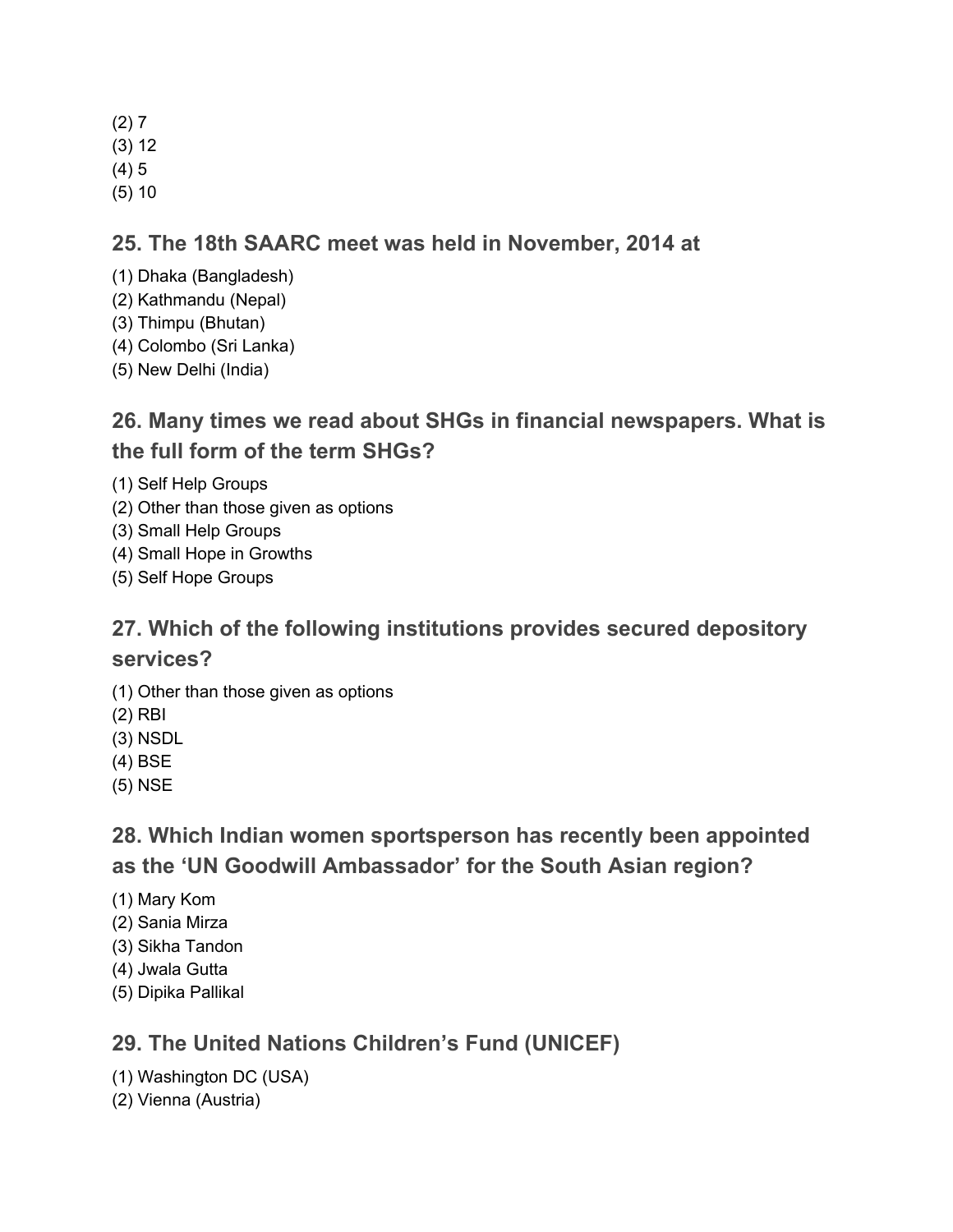(3) Paris (France) (4) Geneva (Switzerland) (5) New York City (USA)

# **30. IRNSS is an independent regional navigation satellite system being developed by**

- (1) Japan
- (2) the USA
- (3) Brazil
- (4) China
- (5) India

#### **31. The first Commonwealth Science Conference was recently held in**

- (1) Singapore
- (2) Bengaluru (India)
- (3) Glasgow (Scotland)
- (4) Kuala Lumpur (Malaysia)
- (5) Colombo (Sri Lanka)

#### **32. Typhoon 'Rammasun' is**

- (1) China
- (2) Singapore
- (3) India
- (4) Japan
- (5) Myanmar

#### **33. The currency of Sultanate of Oman is**

- (1) Omani Rand
- (2) Omani Rial
- (3) Omani Dinar
- (4) Omani Gulider
- (5) Omani Shilling

## **34. Process of getting shares in an electronic form of holding in a demat account is known as**

- (1) Rematerialisation
- (2) Other than those given as options
- (3) Dematerialisation
- (4) Materialisation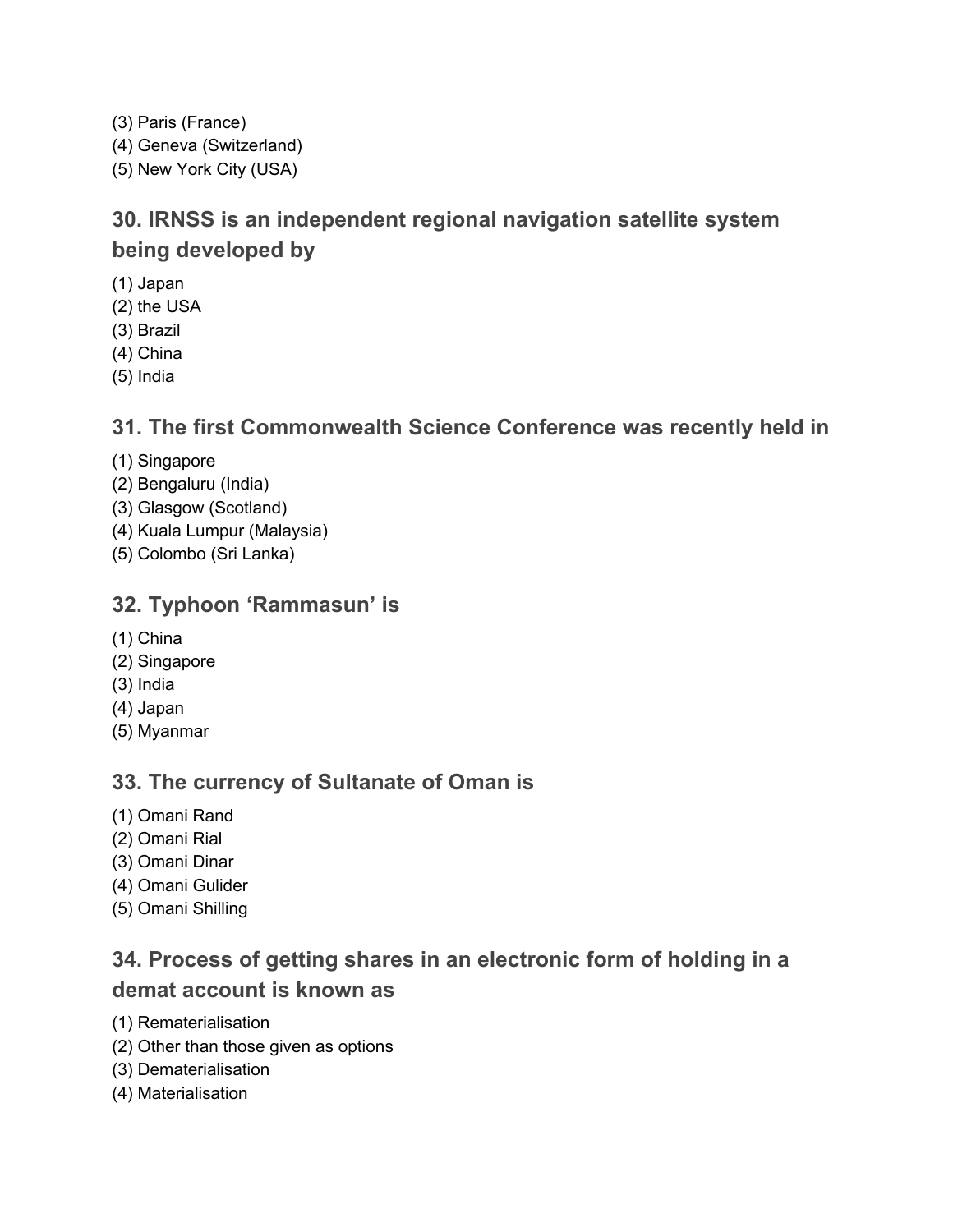(5) Mutilsation

#### **35. Which of the following is the Capital of the State of Kuwait?**

- (1) Al Ahmadi
- (2) Al Jahra
- (3) Kuwait City
- (4) Al Salmiya
- (5) Hawalli

#### **36. The Davis Cup is the premier international team event in**

- (1) Men's Tennis
- (2) Men's Hockey
- (3) Men's Soccer
- (4) Women's Hockey
- (5) Women's Cricket

# **37. The 'Sansad Adarsh Gram Yojana' has been launched on October 11, 2014, the birth anniversary of**

- (1) Jai Prakah Narayan
- (2) Shyam Prasad Mukherji
- (3) lala Lajpat Rai
- (4) Deen Dayal Upadhyaya
- (5) Balraj Madhok

**38. The Minister of State (Independent Charge) for 'Skill Development and Entrepreneurship' in the revamped Union Council of Ministers is**

- (1) Mahesh Sharma
- (2) Rajiv Pratap Rudy
- (3) JP Nadda
- (4) Birender Singh
- (5) Najma Heptulla

# **39. The theme of the next Pravasi Bhartiya Divas to be held in the year 2015 is based on the completion of the hundred years of Mahatma Gandhi's**

- (1) return to South Africa from India
- (2) marriage with Kasturba Gandhi
- (3) Quit India call to the British users
- (4) return to India leaving South Africa